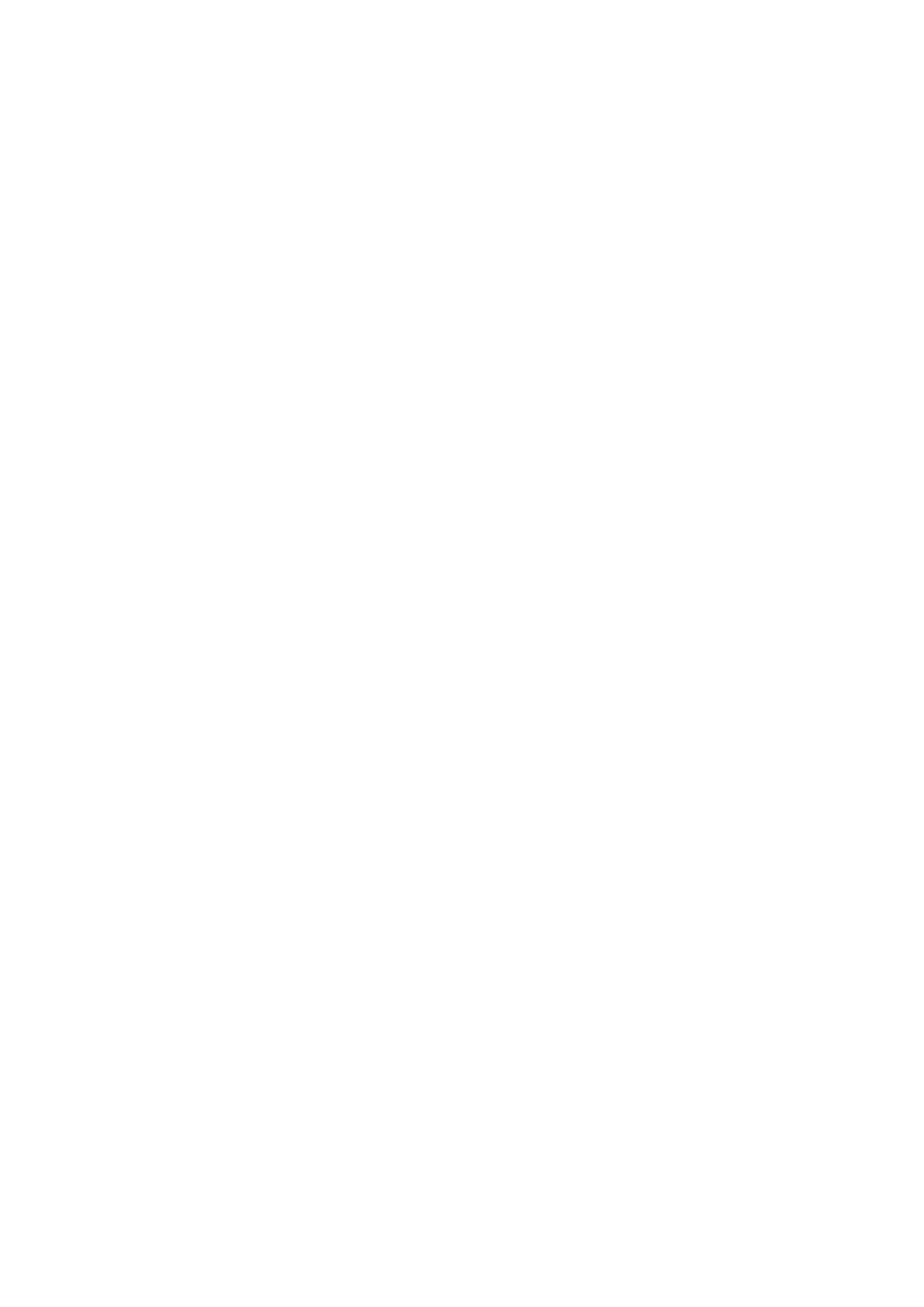This document presents the work programme designed by the City of Lisbon in the context of its participation in the Agenda 21 for culture's **[Pilot Cities Europe Programme](http://agenda21culture.net/index.php/newa21c/pilot-cities-eng)**. The work programme has been drafted by a group of local stakeholders, following the results of the initial selfassessment workshop and the **[document resulting from it](http://agenda21culture.net/images/a21c/cities/Lisboa/pilot2015-2017/Informe_Lisboa-ENG.pdf)**, known as 'Radar 1'. Advice has been provided by Catherine Cullen, the expert designed by the Committee on Culture of United Cities and Local Governments (UCLG) and Culture Action Europe to support Lisbon in the context of the programme. The Pilot Cities Europe Programme is coordinated by the Committee on Culture of UCLG and Culture Action Europe, in collaboration with the Council of European Municipalities and Regions (CEMR).

The work programme outlines briefly the actions which Lisbon plans to implement between mid-2016 and late 2017. Based on the commitments and actions outlined in the **[Culture 21 Actions](http://agenda21culture.net/images/a21c/nueva-A21C/C21A/C21_015_en.pdf)** toolkit, it is particularly meant to address the strengths and weaknesses identified in the initial selfassessment. The work programme will be subject to regular monitoring by the City of Lisbon, other local stakeholders and the external expert, and changes may be introduced if necessary. The implementation of the work programme will conclude with a final conference, which will allow the city to review and disseminate progress made, and to foresee future steps.

The results of the work programme will be presented in due course in **[Lisbon's page](http://agenda21culture.net/index.php/newa21c/pilot-cities-eng/lisbon-eng)** on the Agenda 21 for culture website.

**PROGRAMME**

**WORK**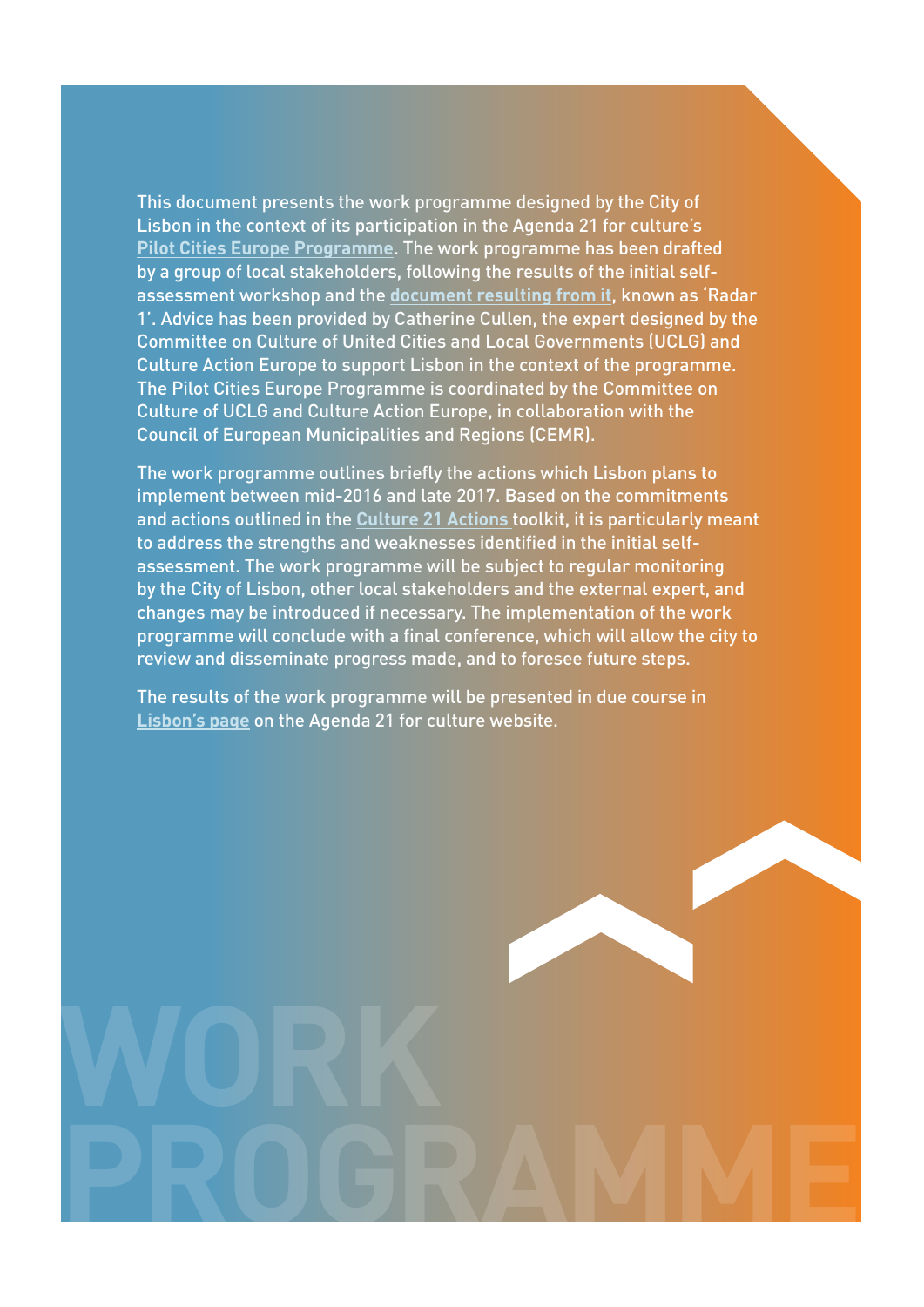PILOT MEASURES INCLUDE SPECIFIC PROJECTS DESIGNED TO ADDRESS THE PILOT CITY'S WEAKNESSES AS WELL AS ILLUSTRATIVE PROJECTS WHICH CAN SERVE TO HIGHLIGHT ITS STRENGTHS. THEY CAN BE SMALL-SCALE INITIATIVES WHICH COULD LATER BE REPLICATED AT CITY LEVEL, OR CAN BUILD ON PRE-EXISTING EXPERIENCES.

#### **GOVERNANCE OF CULTURE**

XXX

| <b>NAME AND/OR</b><br><b>SHORT DESCRIPTION</b><br>OF THE PILOT MEASURE                                                     | <b>WHO IS INVOLVED</b>                                     | <b>DATES</b>                  | <b>MONITORING METHODS</b><br>(e.g. what information will<br>be collected and how) | <b>OTHER REMARKS</b> |
|----------------------------------------------------------------------------------------------------------------------------|------------------------------------------------------------|-------------------------------|-----------------------------------------------------------------------------------|----------------------|
| <b>1. STRATEGIES FOR CULTURE IN</b><br><b>LISBON</b>                                                                       |                                                            |                               |                                                                                   |                      |
| Diagnosis and update of the strategies<br>for culture in Lisbon, taking into account<br>the new developments and planning. | • Dinâmia CET-ISCTE<br>IUL + experts<br>• Franco Bianchini | February 2016<br>- March 2017 | • Availability of<br>preliminar report<br>and final document                      |                      |
| <b>STEP 1   Desk analysis - Focus groups -</b><br>interviews                                                               | • António Pinto Ribeiro<br>$\bullet$ CML – Culture         |                               |                                                                                   |                      |
| <b>STEP 2   Preliminary Report (diagnosis)</b><br><b>July 2016</b>                                                         | • Pilot-cities team                                        |                               |                                                                                   |                      |
| <b>STEP 3</b>   Construction of the strategies                                                                             |                                                            |                               |                                                                                   |                      |
| <b>STEP 4   Final Document</b><br>al Measures<br>b) Actions<br>c) Monitoring                                               |                                                            |                               |                                                                                   |                      |
| <b>STEP 5   Publishing of the Strategies</b>                                                                               |                                                            |                               |                                                                                   |                      |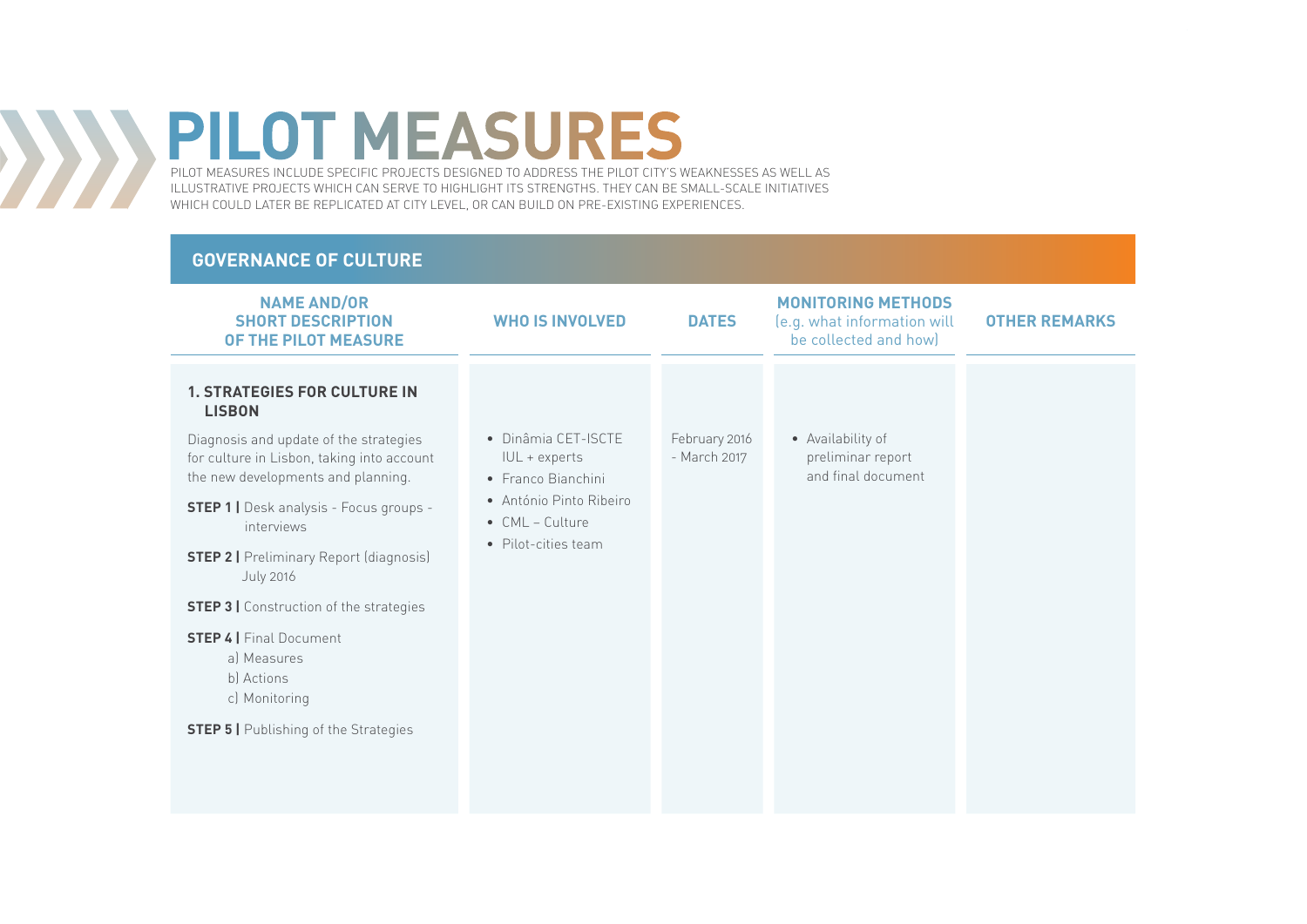#### **CULTURE AND EDUCATION**

| <b>NAME AND/OR</b><br><b>SHORT DESCRIPTION</b><br>OF THE PILOT MEASURE                                                                                                                                                                                                                                                                                                                                                                                                                                                                                                                                                                                                                                                                                                                                | <b>WHO IS INVOLVED</b>                                                                                                                                                                                                                                                                                                                                                         | <b>DATES</b>                              | <b>MONITORING METHODS</b><br>(e.g. what information will<br>be collected and how)                                                                                                                                                                                                                                                                | <b>OTHER REMARKS</b>                                                                                                                                                  |
|-------------------------------------------------------------------------------------------------------------------------------------------------------------------------------------------------------------------------------------------------------------------------------------------------------------------------------------------------------------------------------------------------------------------------------------------------------------------------------------------------------------------------------------------------------------------------------------------------------------------------------------------------------------------------------------------------------------------------------------------------------------------------------------------------------|--------------------------------------------------------------------------------------------------------------------------------------------------------------------------------------------------------------------------------------------------------------------------------------------------------------------------------------------------------------------------------|-------------------------------------------|--------------------------------------------------------------------------------------------------------------------------------------------------------------------------------------------------------------------------------------------------------------------------------------------------------------------------------------------------|-----------------------------------------------------------------------------------------------------------------------------------------------------------------------|
| <b>2. EMERGING LITERACY FOR</b><br><b>FAMILIES - MARVILA LIBRARY</b><br>This pilot measure is directed to families<br>of teenage parents with children from 9<br>months to 3 years in the Marvila library<br>and in articulation with local stakeholders.<br>Working on emerging literacy and in<br>contact with other artistic areas (music,<br>dance and theatre), children will be<br>the drivers of a multiplier effect on the<br>interest for reading and cultural activities<br>through families' involvement.<br>Continued work with families in 10 sessions<br>(during 5 months), on Saturdays twice a<br>month for a group of 10 adults + 10 children<br>to explore books through mediation<br>activities that can be replicated outside the<br>library within their families. Sessions will | • Marvila Library<br>• Pilot- Cities team<br>• Local Nurseries and<br>kindergarten<br>• Local health center<br>• Gebalis (municipal<br>social housing<br>management<br>structurel<br>• ISPA (Psychological<br>and behavioural<br>sciences institutel<br>• Nuclisol - Associa-<br>tion for the child's<br>development, inte-<br>gration and Solidarity<br>• Prodac (Association | December<br>$2016 -$<br>September<br>2017 | • Surveys and<br>Questionnaires at the<br>beginning and end of<br>each action<br>• (analysis of social<br>aspects, motivations,<br>expectations and<br>attitude towards<br>the importance<br>of reading in<br>the children's<br>development)<br>• Number of books<br>requested by the<br>families<br>• Direct observation<br>of the participants | Possibility of creating<br>2 groups: one for<br>families only and<br>another one open to<br>families from other<br>areas and compare<br>the results of both<br>groups |
| be accompanied by live piano music.                                                                                                                                                                                                                                                                                                                                                                                                                                                                                                                                                                                                                                                                                                                                                                   |                                                                                                                                                                                                                                                                                                                                                                                |                                           | during the activities                                                                                                                                                                                                                                                                                                                            |                                                                                                                                                                       |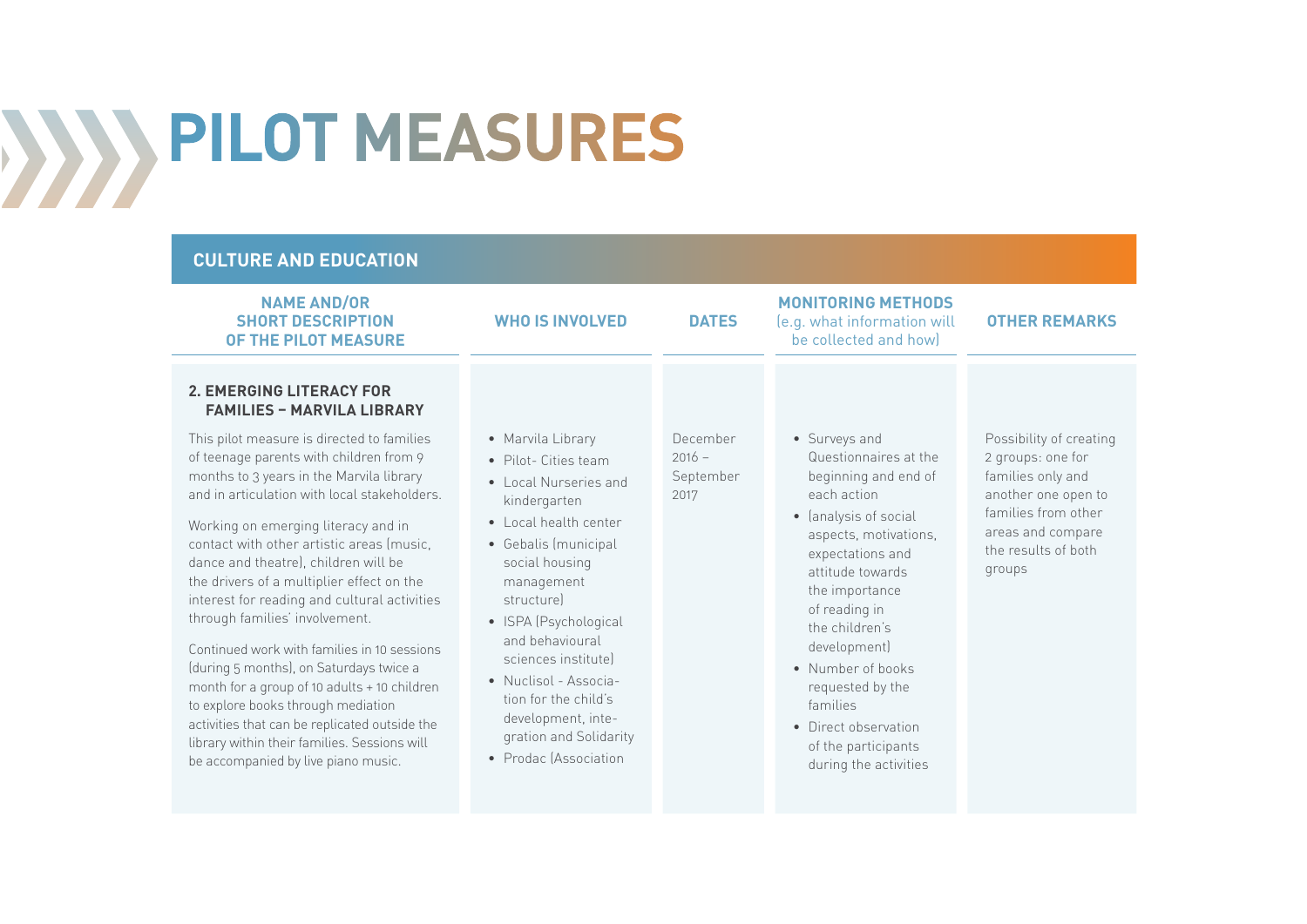#### **CULTURE AND EDUCATION**

| This programme has been implemented<br>of neighborhood<br>• Direct analysis of<br>in 2 other libraries in territories with<br>residents)<br>participation and<br>different characteristics, namely with<br>interaction of parents<br>• Santa Casa da<br>and children.<br>open applications. Team involved in the<br>Misericórdia<br>activities: 2 reading mediators; 1 socio-<br>• Final report by the<br>• Plano Nacional de<br>cultural mediator; 1 psychologist; 1 piano<br>team<br>Leitura<br>player; 1 musicologist; 1 sound and video<br>• Centro Paroquial S.<br>technician.<br>Maximiliano Kolbe<br><b>STEP 1   Work meetings between Pilot</b><br>Cities team and Marvila Library<br>a) Define calendar<br>b) Define workgroup<br>c) Define monitoring measures<br><b>STEP 2   Assessment and contact with all</b><br>the partners in the area by the<br>appointed mediator<br><b>STEP 3</b>   Definition of groups, selection of<br>families<br><b>STEP 4   Start of the sessions</b> | <b>NAME AND/OR</b><br><b>SHORT DESCRIPTION</b><br><b>OF THE PILOT MEASURE</b> | <b>WHO IS INVOLVED</b> | <b>DATES</b> | <b>MONITORING METHODS</b><br>(e.g. what information will<br>be collected and how) | <b>OTHER REMARKS</b> |
|-------------------------------------------------------------------------------------------------------------------------------------------------------------------------------------------------------------------------------------------------------------------------------------------------------------------------------------------------------------------------------------------------------------------------------------------------------------------------------------------------------------------------------------------------------------------------------------------------------------------------------------------------------------------------------------------------------------------------------------------------------------------------------------------------------------------------------------------------------------------------------------------------------------------------------------------------------------------------------------------------|-------------------------------------------------------------------------------|------------------------|--------------|-----------------------------------------------------------------------------------|----------------------|
|                                                                                                                                                                                                                                                                                                                                                                                                                                                                                                                                                                                                                                                                                                                                                                                                                                                                                                                                                                                                 |                                                                               |                        |              |                                                                                   |                      |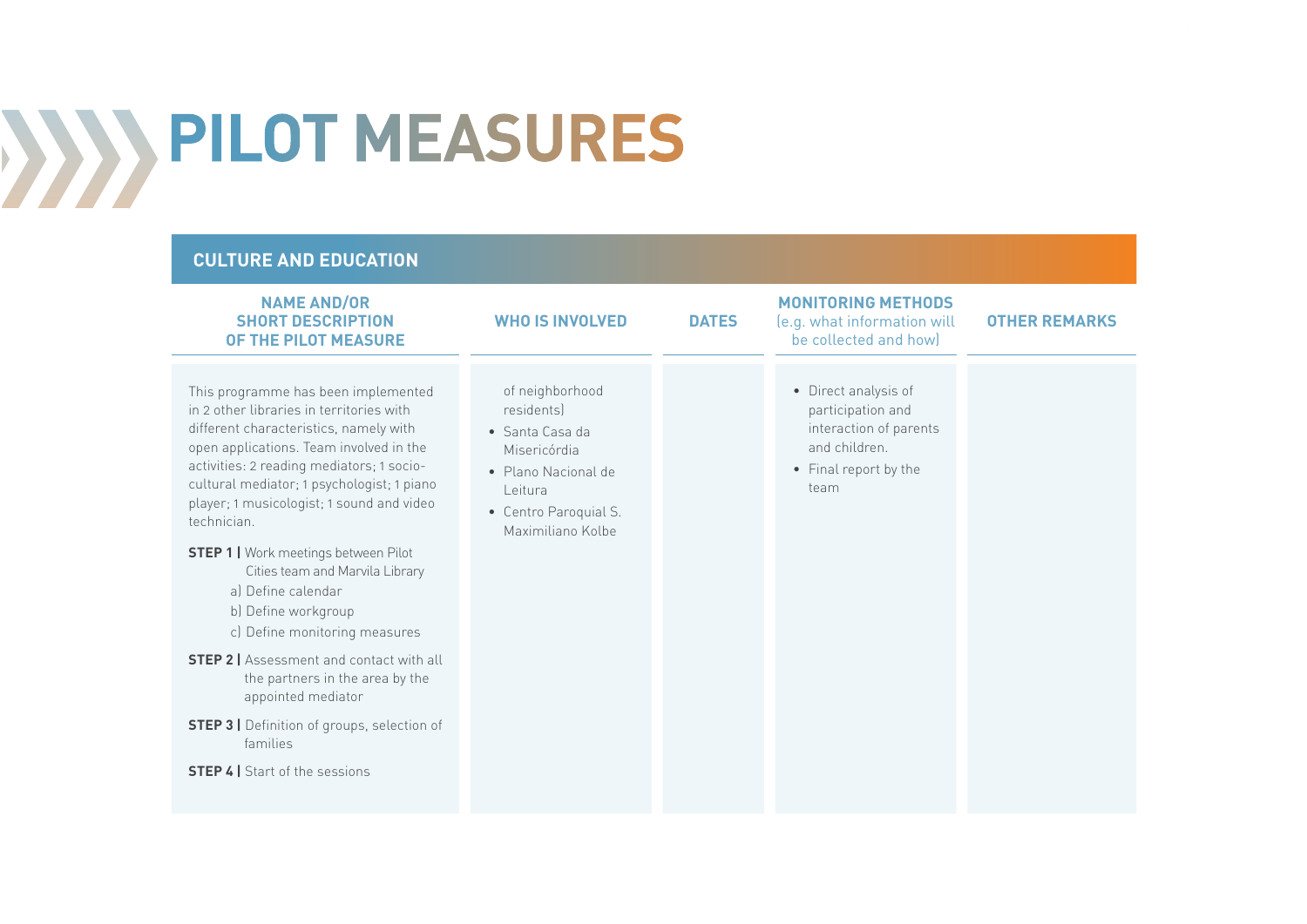#### **CULTURE AND ECONOMY**

| <b>NAME AND/OR</b><br><b>SHORT DESCRIPTION</b><br>OF THE PILOT MEASURE                                                                                                                                                                                                                                                                                                                                                                                                                                                                                                                                                                                                                                                                                                                                 | <b>WHO IS INVOLVED</b>                                                                                                                                                                                                                                                                                                         | <b>DATES</b>                | <b>MONITORING METHODS</b><br>(e.g. what information will<br>be collected and how) | <b>OTHER REMARKS</b>                               |
|--------------------------------------------------------------------------------------------------------------------------------------------------------------------------------------------------------------------------------------------------------------------------------------------------------------------------------------------------------------------------------------------------------------------------------------------------------------------------------------------------------------------------------------------------------------------------------------------------------------------------------------------------------------------------------------------------------------------------------------------------------------------------------------------------------|--------------------------------------------------------------------------------------------------------------------------------------------------------------------------------------------------------------------------------------------------------------------------------------------------------------------------------|-----------------------------|-----------------------------------------------------------------------------------|----------------------------------------------------|
| 2. RESOURCES OFFICE - LOJA<br><b>LISBOA CULTURA</b><br>The project to create the cultural agent<br>assistance office (resources office) is<br>already being thought and is due to open<br>in November 2016. The pilot measure<br>intends to add to the project employment-<br>related measures as the recognition of<br>art-related professions, employment<br>programmes, work conditions etc.<br><b>STEP 1   Design of principles/ objectives</b><br>and operation model<br><b>STEP 2</b>   Negotiate protocols with related<br>institutions (Employment Insti-<br>tute/ national Social Security<br>department/ Mobility networks /<br>cultural agent networks etc.)<br><b>STEP 3</b>   Open a physical public space to<br>receive cultural agents<br><b>STEP 4</b>   Implementation and monitoring | • Pilot Cities team<br>• DAC - Cultural Action<br>Division (through<br>Pólo cultural<br>Gaivotas - Boavista<br>• Legal experts<br>• Finance experts<br>• Informal group of<br>performing arts<br>producers<br>• Ministry of Culture<br>(through General<br>Arts Direction)<br>• GDA (Association for<br>the rights of artists) | October 2016<br>- July 2017 | • Report by the<br>implementation<br>team                                         | Abertura da Loja<br>Lisboa Cultura -<br>Março 2017 |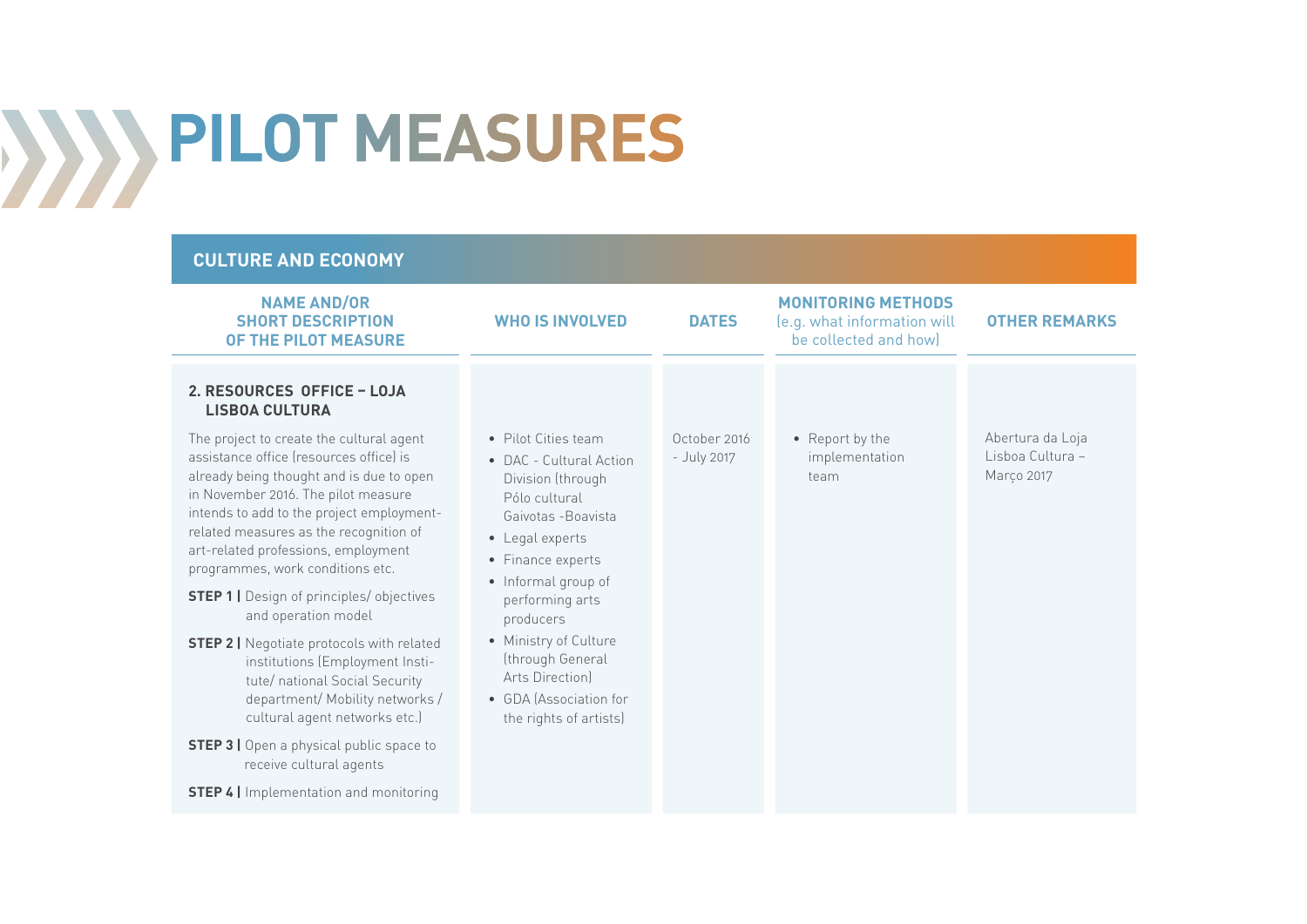#### **CULTURE AND ENVIRONMENT / CULTURE AND SOCIAL INCLUSION/ CULTURE URBAN PLANNING AND PUBLIC SPACE**

| <b>NAME AND/OR</b><br><b>SHORT DESCRIPTION</b><br>OF THE PILOT MEASURE                                                                                                                                                                                                                                                                                                              | <b>WHO IS INVOLVED</b>                                                                                                                                       | <b>DATES</b>                 | <b>MONITORING METHODS</b><br>(e.g. what information will<br>be collected and how) | <b>OTHER REMARKS</b>                                                                                                                 |
|-------------------------------------------------------------------------------------------------------------------------------------------------------------------------------------------------------------------------------------------------------------------------------------------------------------------------------------------------------------------------------------|--------------------------------------------------------------------------------------------------------------------------------------------------------------|------------------------------|-----------------------------------------------------------------------------------|--------------------------------------------------------------------------------------------------------------------------------------|
| <b>2. A SQUARE IN EACH</b><br><b>NEIGHBORHOOD</b><br>The Urban Planning Department<br>of the City Council is undertaking a<br>rehabilitation programme to create a<br>public square in each neighborhood. The<br>cultural dimension of this project has not<br>been yet taken into account.<br>This pilot measure will complement the<br>urban project with cultural activities. We | • Pilot Cities team<br>• Division of Urban<br><b>Studies</b><br>• Public Space<br>Department<br>• Monitoring division<br>$\bullet$ EGEAC<br>• Civil parishes | January 2017<br>$-July 2017$ | • Report by the team<br>• Number of<br>stakeholders<br>involved<br>• Testimonies  | Chosen squares:<br>Largo de Santos<br>(Estrela); Rua<br>de Campolide<br>(Campolide); Rossio<br>de Palma (São<br>Domingos de Benfica) |
| will choose 3 of these squares as pilot<br>territories to implement a participatory<br>programme for the population. From this<br>participatory process, the municipality<br>will promote projects which add a<br>cultural dimension in the use of public<br>space creating a sense of neighborhood;<br>projects that mirror what the square<br>means to the local population.      | • Cultural agents<br>involved in the<br>chosen activities for<br>each square                                                                                 |                              |                                                                                   |                                                                                                                                      |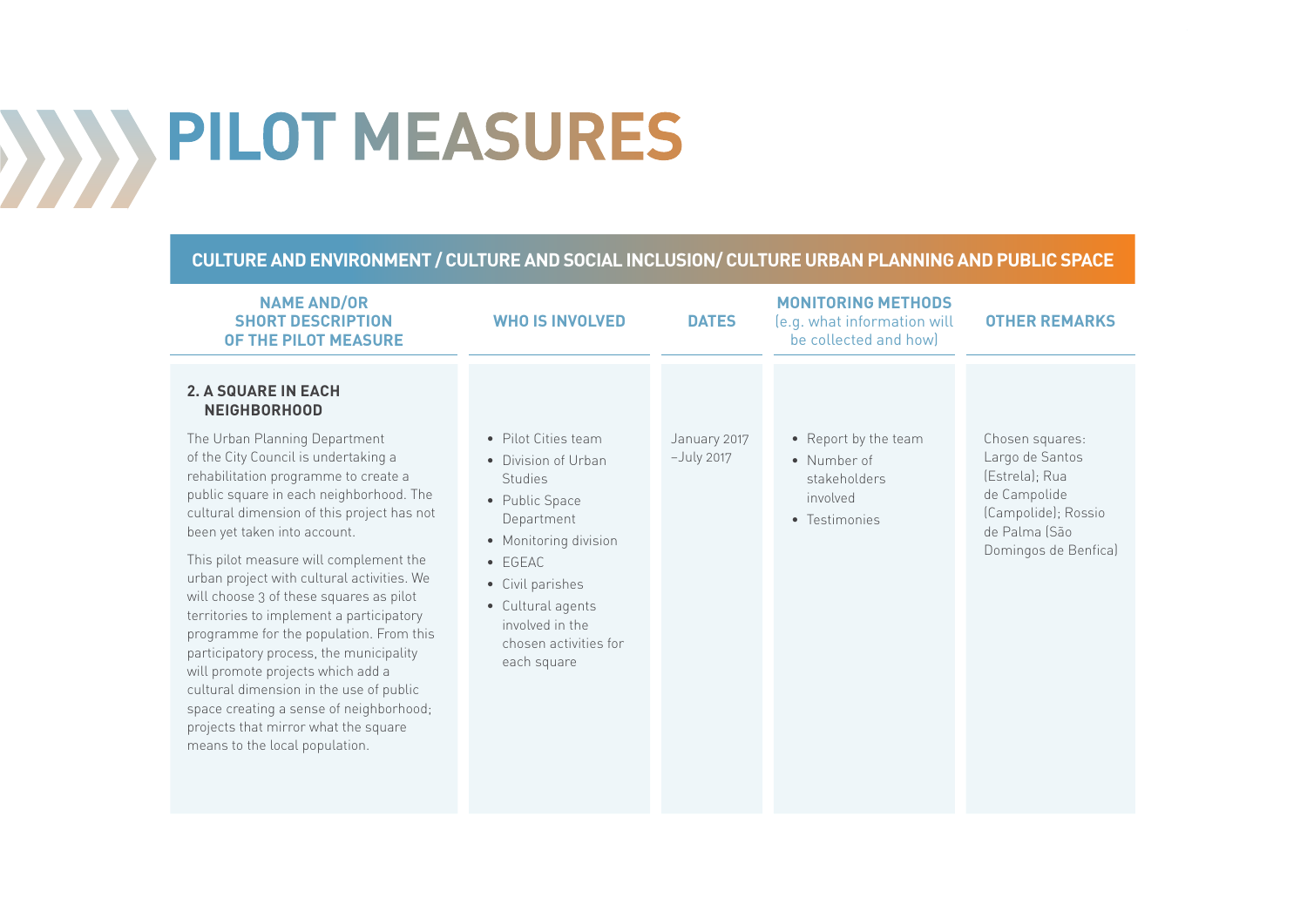### **CULTURE AND ENVIRONMENT / CULTURE AND SOCIAL INCLUSION/ CULTURE URBAN PLANNING AND PUBLIC SPACE**

| <b>NAME AND/OR</b><br><b>SHORT DESCRIPTION</b><br>OF THE PILOT MEASURE                                                                                                                                                        | <b>WHO IS INVOLVED</b> | <b>DATES</b> | <b>MONITORING METHODS</b><br>(e.g. what information will<br>be collected and how) | <b>OTHER REMARKS</b> |
|-------------------------------------------------------------------------------------------------------------------------------------------------------------------------------------------------------------------------------|------------------------|--------------|-----------------------------------------------------------------------------------|----------------------|
| <b>STEP 1</b>   Preliminary meetings with the<br>Urban Planning Department                                                                                                                                                    |                        |              |                                                                                   |                      |
| <b>STEP 2   Definition of:</b><br>a) territories<br>b) workgroup<br>c) calendar<br>d) monitoring                                                                                                                              |                        |              |                                                                                   |                      |
| <b>STEP 3   Design of the project</b><br>a) Identify local stakeholders<br>b) Define team for each square<br>c) Meetings with local population<br>d) Participation through written vote<br>e) Define projects for each square |                        |              |                                                                                   |                      |
| <b>STEP 4</b>   Implementation                                                                                                                                                                                                |                        |              |                                                                                   |                      |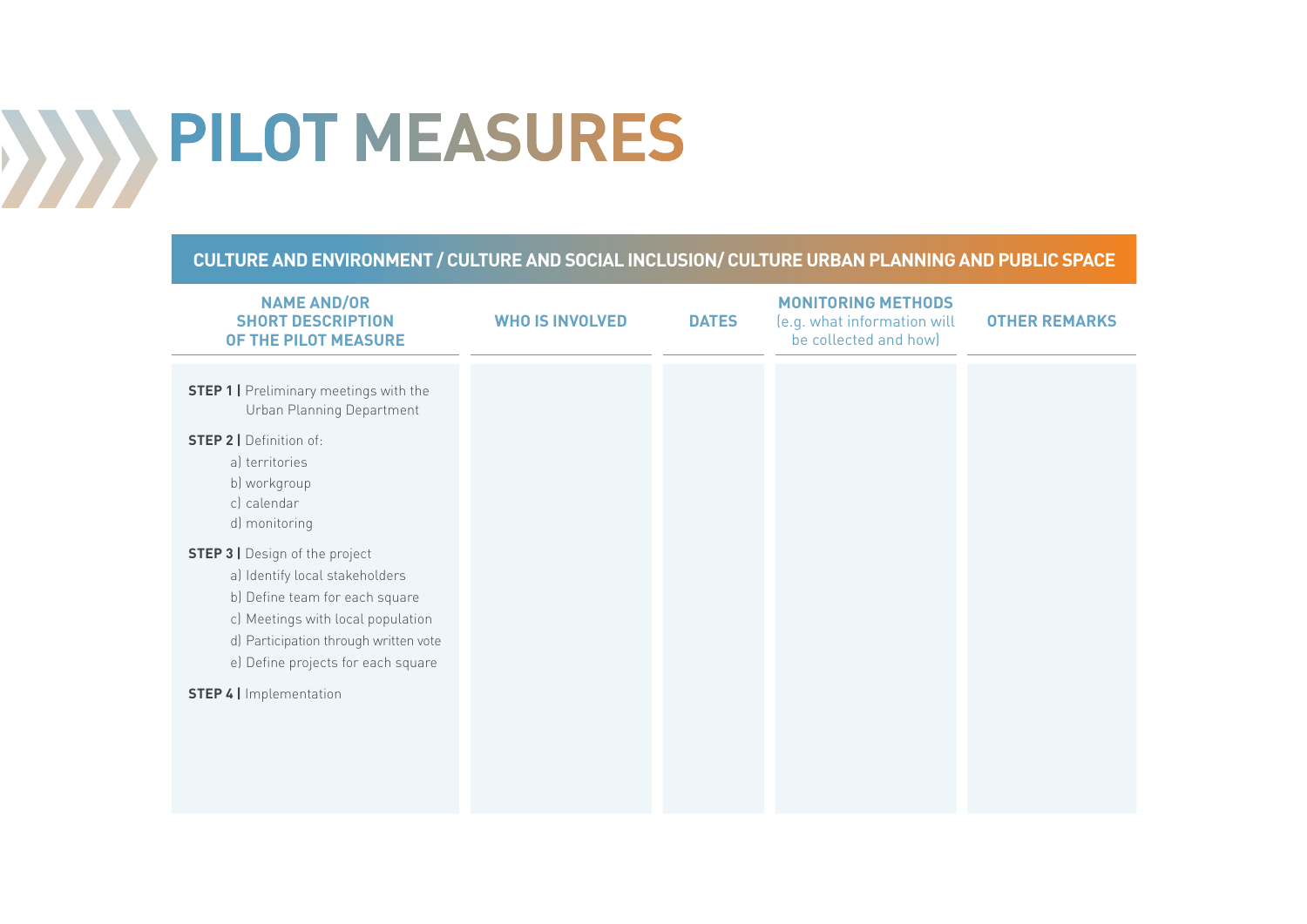### **PEER-LEARNING ACTIVITIES** TWO PEER-LEARNING ACTIVITIES WILL BE CONDUCTED IN THE FRAMEWORK

OF THE WORK PROGRAMME, ALIGNED WITH THE STRENGTHS AND WEAKNESSES IDENTIFIED IN THE INITIAL SELF-ASSESSMENT.

 $\sum$ 

| <b>HOSTING OF A PILOT CITY;</b><br><b>NAME OF CITY TO BE HOSTED</b>      | <b>THEMES TO BE</b><br><b>ADDRESSED</b>                                                            | <b>WHO WILL</b><br><b>BE INVOLVED</b>                                                                                                                                       | <b>DATES</b>                       | <b>OTHER REMARKS</b> |
|--------------------------------------------------------------------------|----------------------------------------------------------------------------------------------------|-----------------------------------------------------------------------------------------------------------------------------------------------------------------------------|------------------------------------|----------------------|
| <b>IZMIR</b>                                                             | • Culture and Economy<br>• Culture and<br>Education<br>• Culture, Equality and<br>Social Inclusion | • Pilot Cities team in<br>Lisbon<br>• Other cultural<br>stakeholders in<br>Lisbon<br>• Pilot Cities team<br>from Izmir                                                      | April 2017                         |                      |
| <b>VISIT TO ANOTHER PILOT CITY;</b><br><b>NAME OF CITY TO BE VISITED</b> | <b>THEMES TO BE</b><br><b>ADDRESSED</b>                                                            | <b>WHO WILL</b><br><b>BE INVOLVED</b>                                                                                                                                       | <b>DATES</b>                       | <b>OTHER REMARKS</b> |
| <b>BUENOS AIRES</b>                                                      | • Governance of<br>Culture<br>• Culture and Economy<br>• Ibero-American<br>cultural relations      | • Pilot Cities team in<br>Lisbon<br>• Other cultural<br>stakeholders from<br>Lisbon<br>• City of Buenos Aires<br>• Other cultural<br>stakeholders in<br><b>Buenos Aires</b> | 31 October -<br>4 November<br>2016 |                      |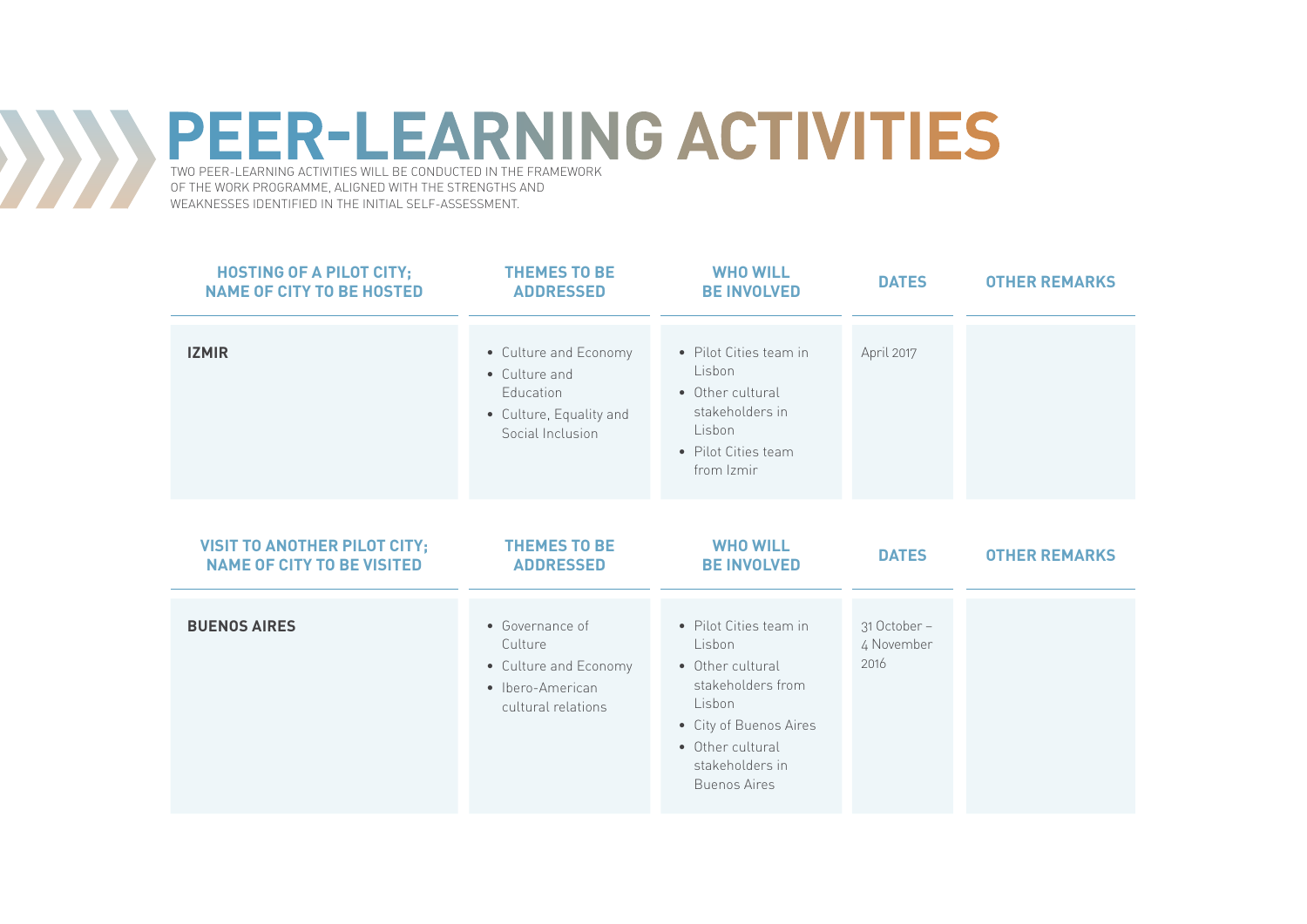### **CONTACTS**  $\rightarrow$

For additional information about this exercise, please contact:



**Lisbon City Council**

Catarina Vaz Pinto, Vice-Mayor for Culture: catarina.vaz.pinto@cm-lisboa.pt Alexandra Sabino, Councillor on Culture: alexandra.sabino@cm-lisboa.pt Web: www.cm-lisboa.pt



**United Cities and Local Governments (UCLG) Committee on Culture**

Email: info@agenda21culture.net Web: www.agenda21culture.net